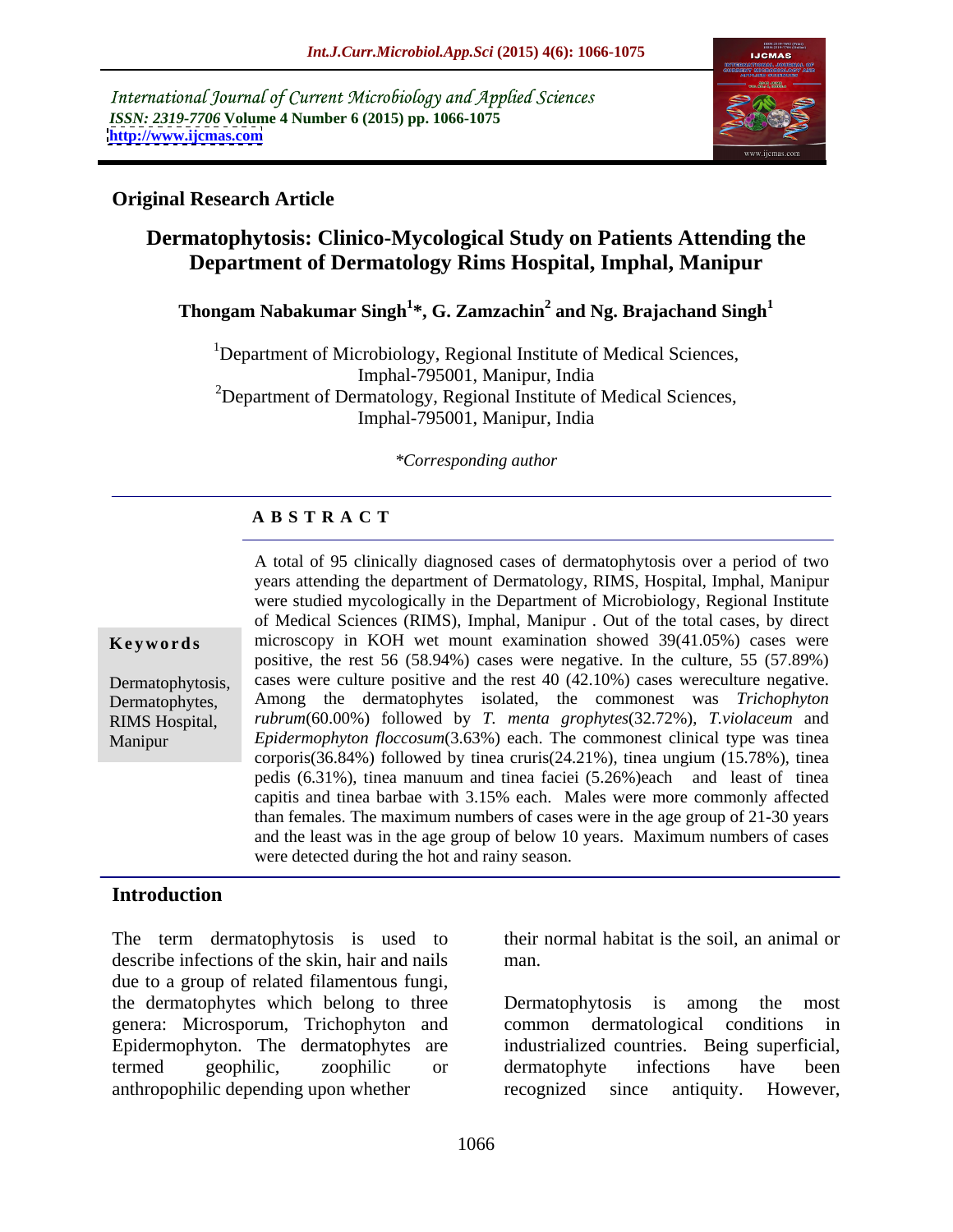because many cases are never brought to cause more than one type of clinical medical attention, reliable incidence and infections. Conversely, a single clinical form prevalence figures are difficult to obtain. Such as tinea corporis may be caused by The US population, at large, has been estimated 10- 20 % life time risk of acquiring a dermatophyte infection. Although the dermatophytosis is not Furthermore, dermatophytosis has been debilitating or life threatening, it can be estimated to account for around four million persistent and troublesome for which large physician visits in the United States each amounts are expended annually in their year between 1995 and 2004( Malcolm and Warnock,2012). essential before treatment for correct

Dermatophytosis is a contagious, host to host transmissible disease of humans and animals. Infection with an anthropophilic dermatophyte is acquired by direct or the aetiological agents can assist in indirect contact with an infected individual. controlling infections due to household pests Indirect transfer may occur via the floors of common bathing facilities, or on shoes, clothing, brushes, towels, bedding and other

In Tropical countries including India, the dermatophytosis are more prevalent, Imphal. Manipur which is a premier referral especially because of hot and humid Hospital of Manipur with an attempt to find conditions, low socio-economic ,poor out the pattern of dermatophytosis, their hygiene, overcrowding and lack of aetiological agents, the relationship of the affordable treatment. The first case of diseases with age and sex and to compare dermatophytosis was recorded in India from Assam (Powell, 1900). In recent decades, the indiscriminate use of broad spectrum **Material and Methods** antibiotics, corticosteroids and other immunosuppressant have caused an The Study was conducted in the Department alarming increase of fungal infections besides the expanding number of Medical Sciences (RIMS), Imphal. Manipur

The prevalence of specific dermatophyte clinically factors such as changing social conditions and standards of hygiene, movement of populations and the introduction of new

involvement. A single species is able to

more than one dermatophyte species.

treatment. So, laboratory investigations are diagnosis, management for optimal therapy and to minimize cost and side effects.

In addition, isolation and identification of or other domesticated animals where there is an ongoing source of inoculum.

fomites. The present research was undertaken in the Department of Microbiology, Regional Institute of Medical Sciences (RIMS), the findings available with other studies.

## **Material and Methods**

immunocompromised patients. The over a period of two years starting from 1<sup>st</sup> species differs from one geographic location infections were studied mycologically in to another and has varied over time, due to various age groups of both sexes attending treatments. duration, type and site of lesionswere The clinical forms are based on the site of were collected aseptically and transported of Microbiology, Regional Institute of st August, 2010 to  $31<sup>st</sup>$  July, 2012. Ninety five st July, 2012. Ninety five suspected cases of fungal the department of Dermatology, RIMS Hospital. Detailed history regarding the age, sex, race, hygienic & socio-economic status, recorded in the proforma. The specimens immediately to the laboratory and processed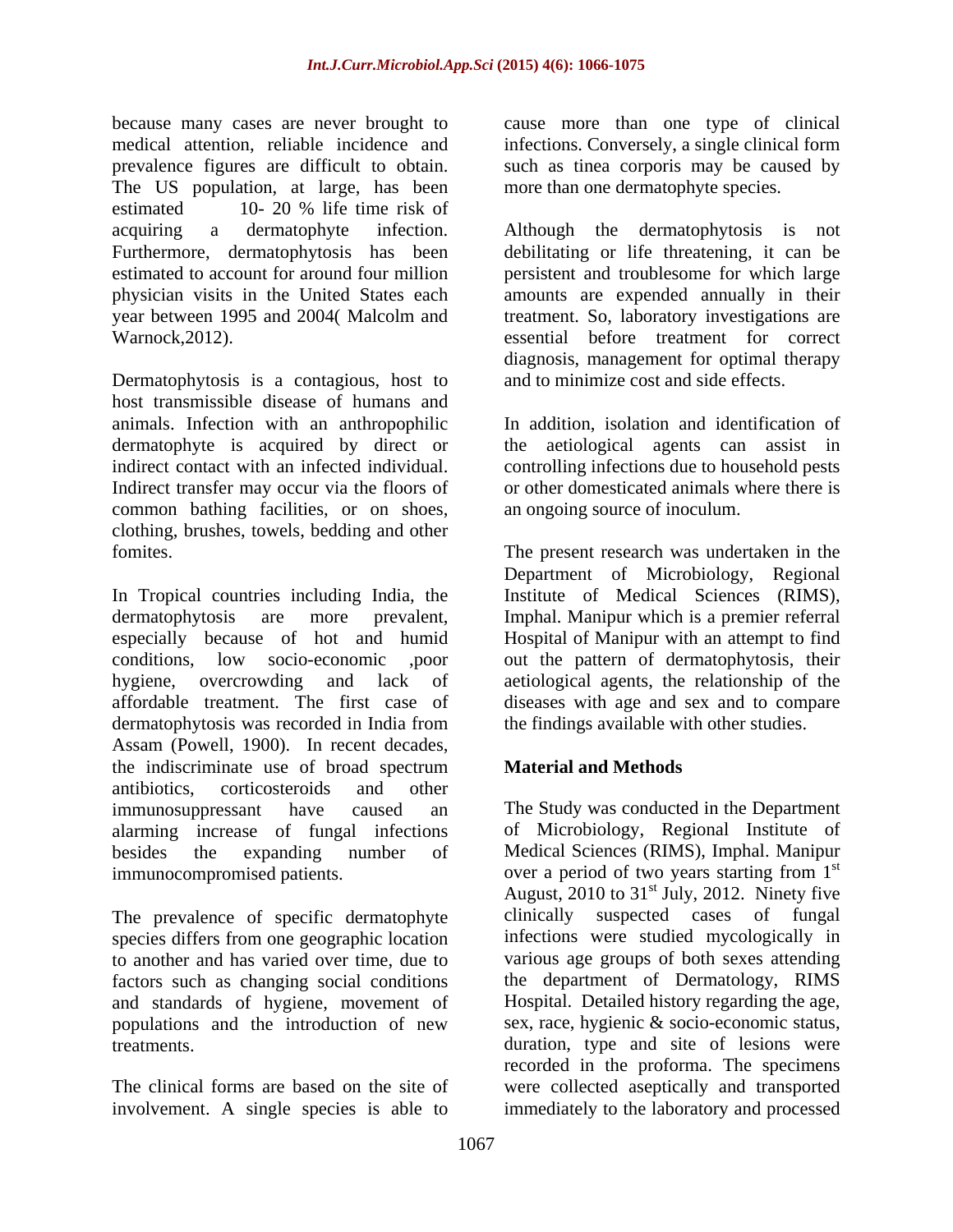specimens included are listed below:

### **Collection and transport of specimens**

i) Skin: The collection of sample is **Direct microscopy** best made by collecting epidermal scales edge, crossing the lesion margin, using a 10-30% potassium hydroxide (Hay et al. sterile scalpel blade or equivalent. If the 1998), according to the thickness of the the vesicles or bullae were clipped and is impractical to obtain scrapings. Other skin dermatophytoses, such as tinea pedis and

disinfection, by scraping the debris from beneath the distal end of the nail with a special and collecting scrapings from near In the present study, the isolates were the nail bed, where viable inoculum is most likely to be encountered. Close clipping of the whole end is as alternative methods. Superficial white onychomycosis is sampled 2. by scraping materials from the white spots on the surface of the nail. Discarding the uppermost layer of material is recommended in order to reduce contamination of the

The collected sample materials are best transported in dry, strong black paper folded in the manner of a herbarium packet. Black Commercially available DTM was used paper allows easy visualization of small skin

at the earliest preferably within an hour. The squamesh. The specimens are processed as soon as possible.

## **Microscopic examination and culture**

## **Direct microscopy**

from near the advancing edges of the rings. Specimens of skin, nail & hair are digested The lesion is lightly disinfected with alcohol &macerated. Specimens were taken on a in gauze and then scraped from center to clean grease free glass slide and mounted in lesions have vesicles or bullae, the tops of specimens. Usually higher percentage of included in the sample with a swab when it & nails. Higher the percentage, faster is the tinea manuum, are scraped in such a way fungi. The preparation was kept for5-10 min that the whole infected area is represented, (Roberts, 1994). Nails, if were not possible since an advancing margin is often not to make thin enough, then it was put in the evident. ii) Hair: Hairs are best sample by preparation was covered by a cover slip and plucking so that the root is included as the examined by light microscope, firstly under basal root portion of the hair is best suited low power objective (X10) & then under for direct microscopy and culture. high power (X40). While examining for iii) Nails: After light alcohol artifacts, crystals, fibers, bubble were 10-30% potassium hydroxide (Hay *et al*, 1998), according to the thickness of the KOH preparation was added in case of hairs clearance. KOH dissolves the keratin and cellular materials but does not affect the after making the wet mount. Then the fungal elements, the artifacts viz mosaic constantly kept in mind.

inoculated on the following media:

Dermatophyte Test Media (DTM).

Sabouraud's Dextrose Agar (SDA) Medium with antibiotics.

### **Culture Culture**

inoculum. **1. Dermatophyte test media (DTM) :**This **Transport of specimens** Taplin,1970) is used to differentiate selective media ( Rebell and rapidly between dermatophytes and other fungi. Primary isolation of dermatophyte was made on DTM. Commercially available DTM was used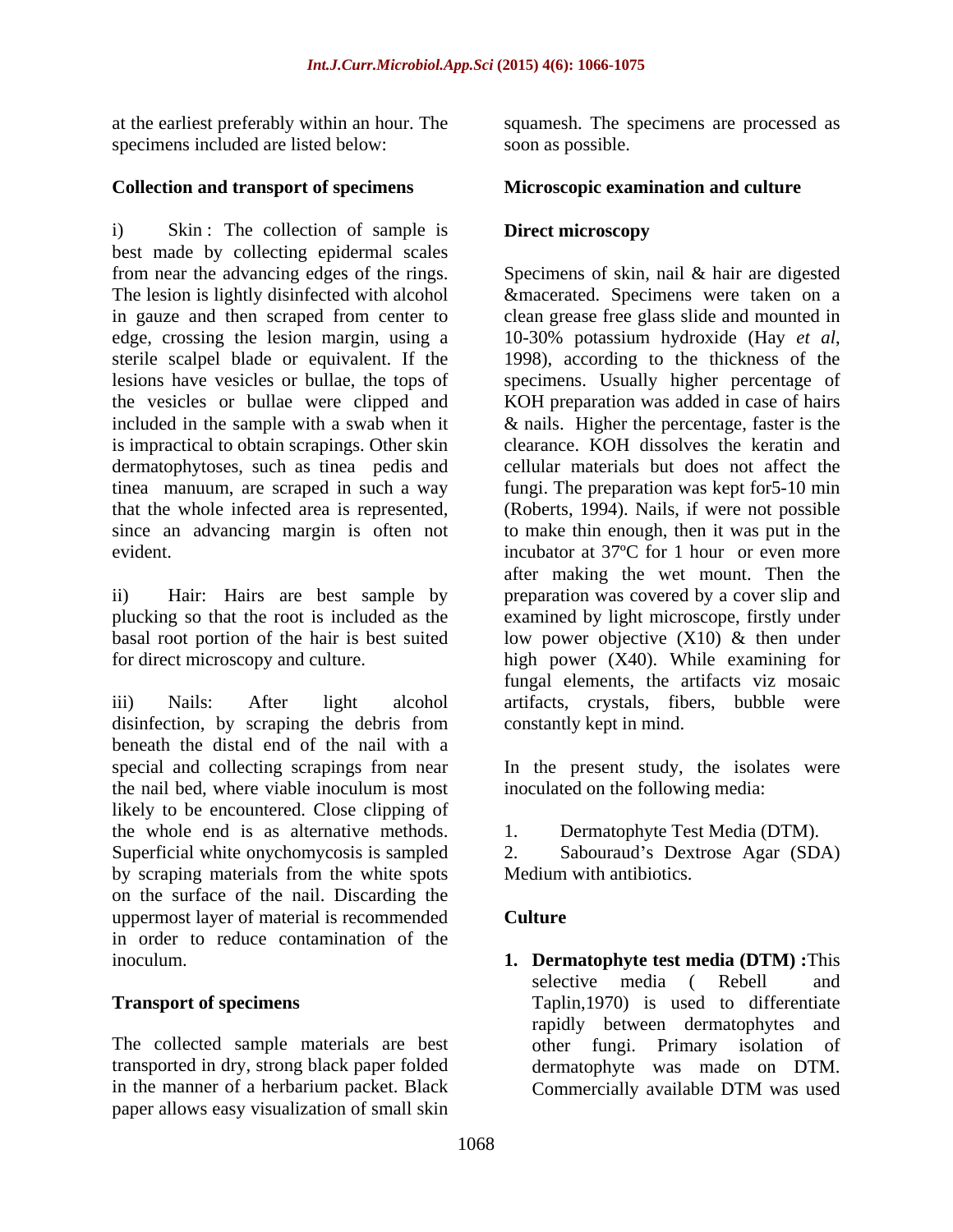from TITAN Biotech Ltd, Bhiwadi, Rajasthan (TM083).

**Procedure :** Inoculation was done on the Trichophyton rubrum (negative) and surface of the culture medium with Trichophyton mentagrophytes (positive). The specimens obtained and incubated in the room temperature. Colour change from yellow to red was observed in the plate if and looked for colour change from straw to dermatophytes were present. Dermatophytes turn the medium red by raising the pH (alkaline) through metabolic activity while **Results and Discussion** most fungi and bacteria do not.

**2**. **Sabouraud dextrose agar with** clinically diagnosed dermatophytosis were **antibiotics:** This selective medium was used subjected to direct microscopy in KOH wet for the isolation of significant fungal mount, culture in DTM and SDA with pathogens and to avoid bacterial and fungal antibiotics. Primary isolation was done on contaminants (Chander, 2002). This DTM, and then finally the screened samples selective medium is used for species were subjected for culture in SDA which identification as the species identification is not possible by DTM only. Repeated cultures were performed to rule

# **Procedure:**

The screened samples on DTM were inoculated on SDA and incubated at 25°C Regarding the age and sex distribution as and 37°C and growth was observed daily up given in Table-1. The maximum number of to a period of four weeks before discarding cases was found in the age group of 21 - 30 as negative (Washington *et al.*, 2006). The years (n= 42; 44.21%). This was followed dermatophyte species were identified on the by the age group of 11 - 20 years (n=21; basis of cultural characteristics like growth 22.10%), age group of 31 - 40 years (n=18; rate, surface texture, and pigment 18.94%), age group of 41 - 50 years (n= 8; production, microscopic examinations in 8.42%), 51 years and above (n=4; 2.10%). LCB preparation, slide culture and The least number of cases were detected in

This test was done by placing a hair on a filter paper placed on a sterile petri dish. The Out of 95 cases, on direct microscopy in filter paper was soaked with sterile water previously. A portion of the colony to be studied was directly inoculated on the hair KOH -ve (58.94%). Out of 95 cases, 55 and incubated at room temperature for 10-14 cases were culture +ve (57.89%) and the rest days. From time to time hair was examined 40 cases were negative (42.10%) as shown under microscope for presents of conical perforation of hair.

#### **Urease test**

This test was done to differentiate between Trichophyton rubrum (negative) and little portion of the colony was inoculated in Christensen's urea agar at room temperature red for up to 7 days.

#### **Results and Discussion**

Over a period of two years, 95 cases of mount, culture in DTM and SDA with yielded the same results with those of DTM. out contaminants.

The results are as follows :

biochemical tests whenever necessary. the age group of 0 - 10 years (n=2; 2.10%) **Hair perforation test** commonly affected than females having 72 as indicated in Table-1. Males were more % and 28% respectively.

> KOH wet mount examination, 39 cases were KOH +ve  $(41.05\%)$ , rest 56 cases were in Table-2.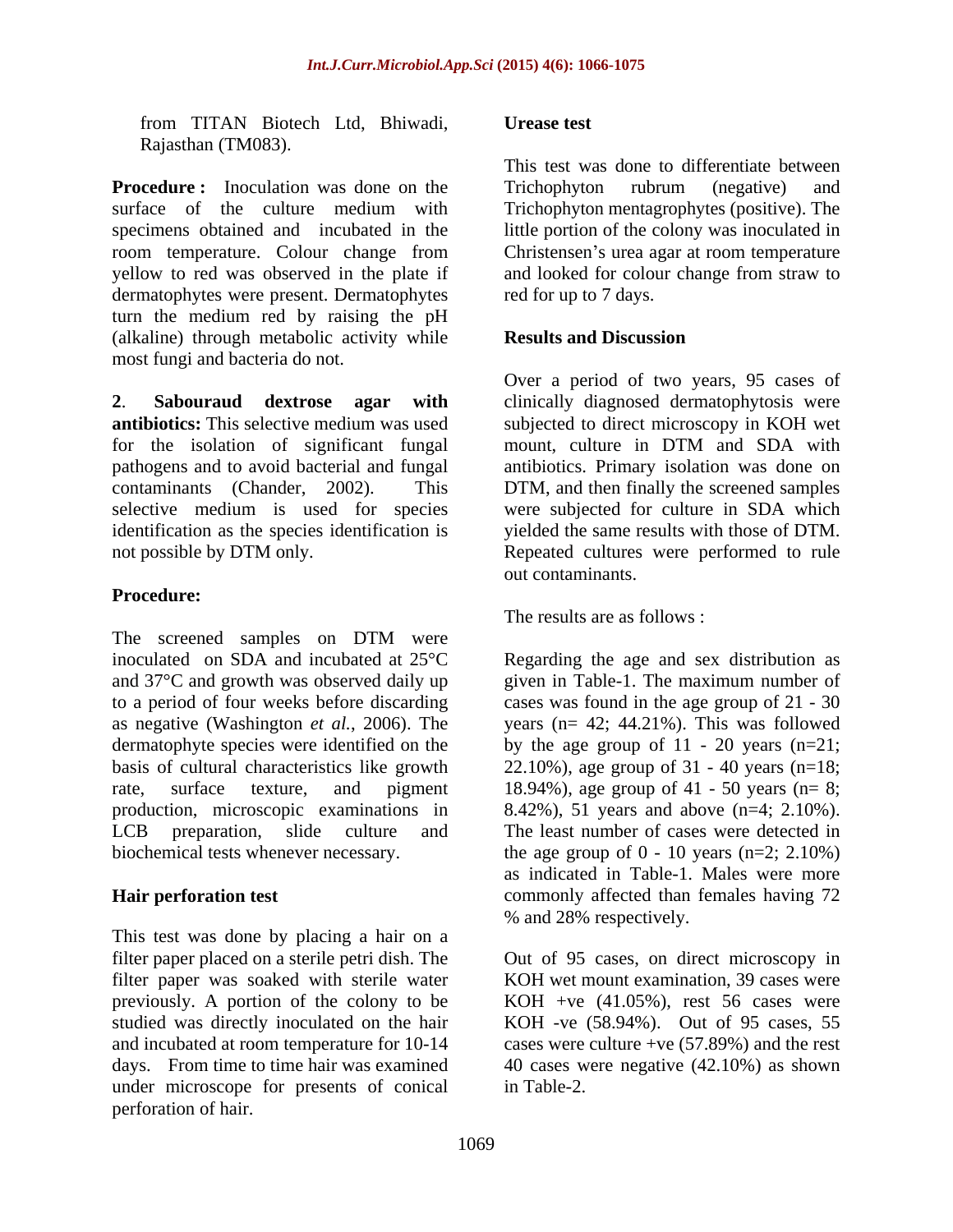Among the 55 culture +ve cases (Table-2), In the present study, two culture medias 34(61.81%) cases were positive on direct namely DTM and SDA with antibiotics were KOH examination while the rest 21(38.18%) used. Primary isolation of dermatophytes cases were negative. And out of 40 was made on DTM as this medium is a good (42.10%) culture negative cases, 5(12.50%) cases were positive on direct KOH wet mount examination and 35(87.50%) were a dermatophyte. SDA medium was KOH negative. The specifically used for species identification.

Regarding the different clinical types in the The commonest age group affected was 21 present study, tinea corporis (n=35; 36.84%) 30 years followed by 11-20 years and 31-40 was the commonest condition seen followed years of age group. The least number of by tinea cruris( n=23; 24.21%), tinea patients were from the age group below 10 ungium (n=15;15.78%), tinea pedis (n=6; years. Similar results were observed in the 6.31%), five cases each of tinea manuum and tinea faciei (n=5; 5.26%) and three cases each of tinea capitis and tinea barbae Males were more commonly affected than (n=3; 3.15%) as shown in Table-3. females. Similar findings regarding age and

*Trichophyton rubrum* was the predominant pathogen isolated (n=33; 60.00%) followed

The maximum number of patients were which favours the growth of fungi. al., 1997.

In Manipur, the meteorological data shows Regarding the different types of clinical that temperature varies throughout the year presentation in the present study, the with maximum temperature in the summer commonest presentation was tinea corporis.  $(32\pm1\degree C)$  and the minimum temperature in This clinical type accounted for 36.84 % of the winter  $(4\pm1\textsuperscript{0}C)$ , relative humidity of 75% and rainfall of 1467.5 mm per year in the studies of Rani et al., 1983; Sundaram which favours the growth of fungi. On the *et al.*, 1986; Gujarathi *et al.*, 1996; Mohan *et*  other hand, in recent decades, the indiscriminate use of antibiotics, corticosteroids and immunosuppressant The second common clinical type in the drugs have caused an alarming increase in present study was tineacruris contributing fungal infections, besides the expanding 24.21%. Similar reports have been reported number of immunocompromised patients. by Murdia, 1987; Gujarathi *et al*., 1996;

was made on DTM as this medium is a good screening medium for the isolation of dermatophytes but not a specific indicator of a dermatophyte. SDA medium was

studies of Gujarathi *et al.,* 1996.

Of the different types of organisms isolated, Mohan et al., 1997 and Mohanty et al., sex was reported by Gujarathi *et al*., 1996; Mohan *et al.*, <sup>1997</sup> and Mohanty *et al.*, 1998.

by *Trichophyton mentagrophyte* (n= 18; As far as direct microscopy by KOH 32.72%), two cases each of *Epidermophyton*  examination is concerned, 39 cases were *floccosum* and *Trichophyton violaceum* positive (41.05%). Similar results were (n=2; 3.63%) as shown in table.4. No case obtained by Murdia *et al*., 1987; Pahwa *et*  of *Microsporum* species was detected. *al.*, 1992; Mitra *et al*., 1997 ; Mohanty *et al*., 1998 and Mohanty *et al*., 1999.

detected during the hot and rainy seasons In culture, 55 cases were positive (57.89%) i.e., June to October of every year. During in the present study. Similar findings have this season the temperature is hot and humid been reported by Pahwa, 1992 and Mitra *et al*., 1997.

 ${}^{0}C$ ), relative humidity of the total cases. Similar results were observed This clinical type accounted for 36.84 % of in the studies of Rani *et al.*, 1983; Sundaram *al.*, 1997 and Singh, 1980.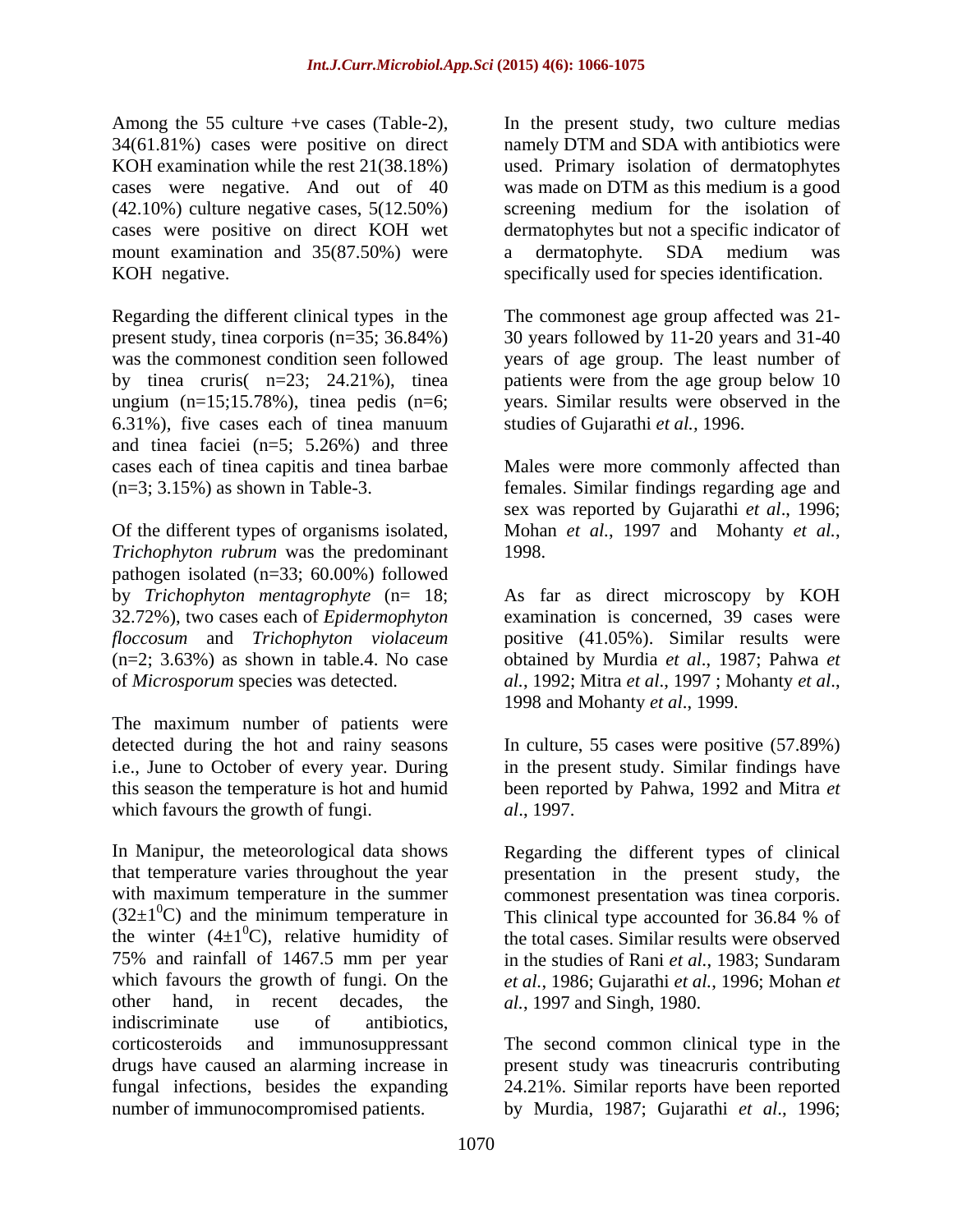The third group of patients was those who Mohanty et al., 1998, 3.8%, Mohan et al., suffered from tinea ungium (15.78%). The 1997 which showed incidence of tinea following study show the incidences of tinea manum (5.66%). Three cases, 3.15% of ungium in India as reported by Mohan *et al.*, tinea barbae and tinea capitis were found.<br>1997 (15.02%), Mohanty *et al.*, 1998 (18%), Singh *et al.*, 2001 showed the incidence of Gokhale *et al*, 1999 (20.63%) and Singh *et*  tinea barbae (4%) while Murdia *et al*., 1987 *al.*, 2001(14.8%). All these showed the incidence of tinea ungium in the second or Studies of Mohan *et al*., 1997 showed third position. In the international scenario, the incidence of tinea ungium is 20.1% in Japan by Kasai, 2001 and 34.95% in Amongst the dermatophytes isolated, the Parague by Kuklova, 2001. In this type the commonest organism causing commonest causative organism is dermatophytoses in all is Trichophyton Trichophyton rubrum which has rubrum (60%) which is the responsible

Following tinea ungium, there was incidence of tinea pedis (6.31%). Incidences of tinea Talwar et al., 1980, Singh et al., 1980, pedis in India has been reported by many Gupta, 1993, Rani et al., 1983, Huda et al., workers like 7.72% by Mohan *et al.*, 1997, 1996. In the international scenario, similar Singh *et al*., 2001. On the other hand in the pedis is 15.6% in Perague by kuklova *et al*., 2001 and 20% in Nepal by Agar Walla*et al*., 2001.

Tandon, 1996; Mohan *et al*., 1997 and The present study shows tinea faciei and Mohanty *et al.*, 1998. The same of the manum5.26% each which tallies more or less to that of the studies conducted by Mohanty *et al*., 1998, 3.8%, Mohan *et al*., 1997 which showed incidence of tinea tinea barbae and tinea capitis were found. Singh *et al*., 2001 showed the incidence of (3.75%) and Gujarathi *et al*., 1996 (2.64). incidence of tinea capitis to be 1.25%.

concomitant finding with that of Puri *et al.*, pathogen for tinea corporis, tinea cruris, 1998.<br>1998. 18% by Mohanty *et al*., 1998 and 11.6% by findings were reported from Japan by Kasai, International scenario the incidence of tinea 2001, Slovakia by Buchvald, 2002 and commonest organism causing pathogen for tinea corporis, tinea cruris, tinea ungium, tinea capitis, tinea pedis, tinea manum, tinea faciei and tinea barbae. Similar studies were seen in the studies of Talwar *et al.*, 1980, Singh *et al.*, 1980,<br>Gupta, 1993, Rani *et al.*, 1983, Huda *et al.*, 1996. In the international scenario, similar 2001, Parague by Kuklova and Kuklova, Singapore by Hiok-Hee Tan, 2005.

| Age (years)  | No. of cases | Male | Female |
|--------------|--------------|------|--------|
| $U -$        |              |      |        |
| $11-20$      |              |      |        |
| $ 21-30 $    |              |      | $\sim$ |
| $31-40$      |              |      |        |
| $ 41-50$     |              |      |        |
| $51$ & above |              |      |        |
| Total        |              |      |        |

**Table.1** Showing age and sex distribution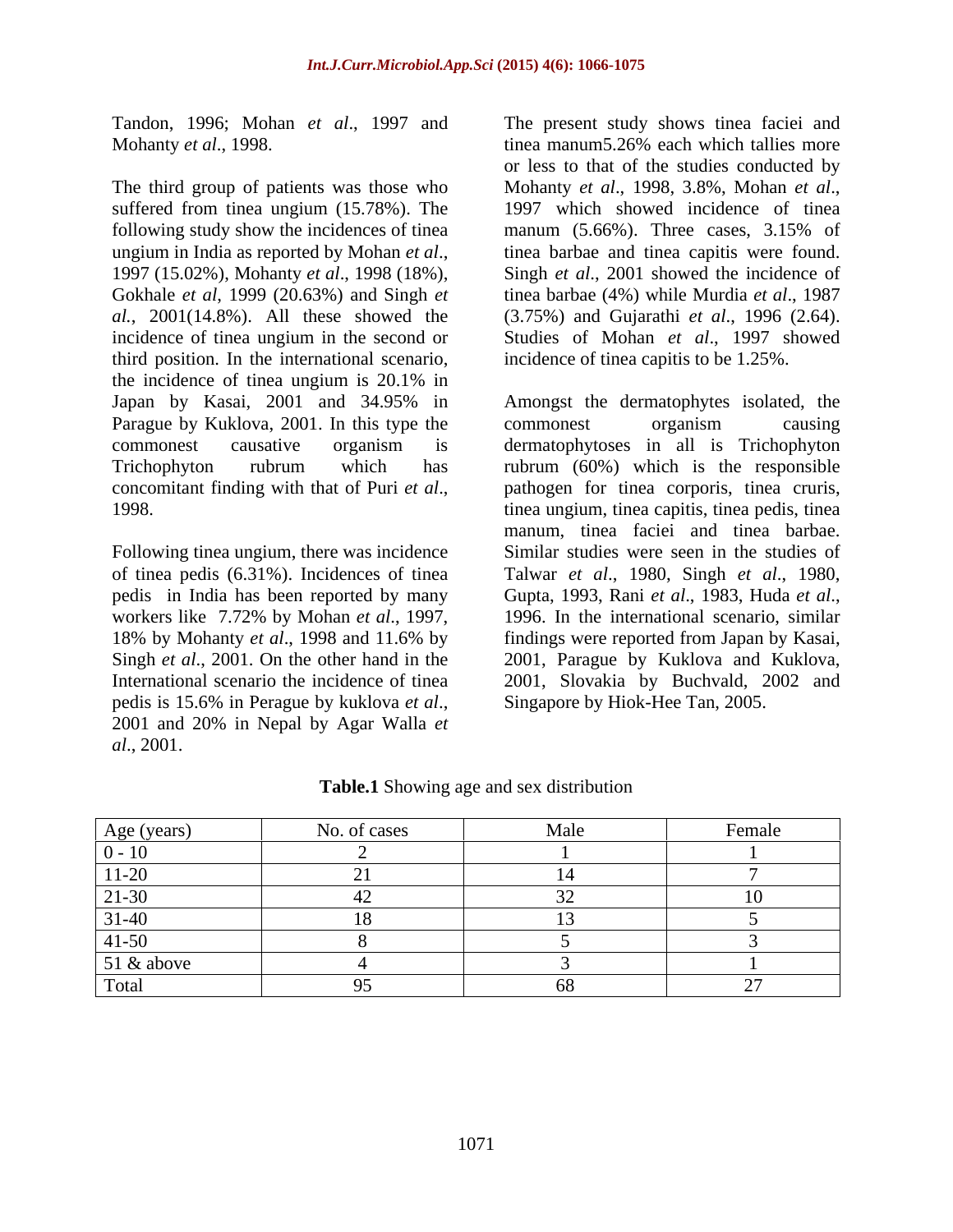#### *Int.J.Curr.Microbiol.App.Sci* **(2015) 4(6): 1066-1075**

| Culture status | Fotal      | $KOH +ve$    | KOH -ve    |
|----------------|------------|--------------|------------|
| Culture + $ve$ | 55(57.89%) | 34(61.81%)   | 21(38.18%) |
| Culture -ve    | 40(42.10%) | $5(12.50\%)$ | 35(87.50%) |
| Total          |            |              |            |

### **Table.2** Showing culture +ve, KOH +ve and KOH -ve cases

#### **Table.3** Different clinical types and their KOH &culture status

| Sl.no. Clinical          | Total no. | Percentage | $KOH +ve$ | KOH-ve                    | Total                   |
|--------------------------|-----------|------------|-----------|---------------------------|-------------------------|
| type                     | of cases  |            |           | culture +ve   culture +ve | culture+ve              |
| <i>T. corporis</i>       | 35        | 36.84      | 17        | 10                        | $\bigcap$               |
| <i>T.</i> cruris         | 23        | 24.21      |           |                           | 1 <sub>0</sub><br>- 1 V |
| <i>f. ungium</i>         | 15        | 15.78      |           |                           |                         |
| T. capitis               |           | 3.15       |           |                           |                         |
| $\mathbf{r}$<br>T. pedis |           | 6.31       |           |                           |                         |
| f. manuum                |           | 5.26       |           |                           |                         |
| T. barbae                |           | 3.15       |           |                           |                         |
| T. faciei                |           | 5.26       |           |                           |                         |
| Total                    | 95        |            |           | $\mathbf{C}$<br>◢         |                         |

#### **Table.4** Showing different species of fungal isolates

| Sl.no | Name of species                                | Number of species | Percentage             |
|-------|------------------------------------------------|-------------------|------------------------|
|       | $\mathbf{r}$<br>Trichophyton rubrum            |                   | 60.00                  |
|       | $\sim$<br>Trichophyton mentagrophyte           |                   | 227<br>$J \sim I \sim$ |
|       | $\sim$ $\sim$ $\sim$<br>Trichophyton violaceum |                   | 362                    |
|       | Epidermophyton floccosum                       |                   |                        |
|       | Total                                          |                   |                        |

Pie diagram showing different types of clinical presentation

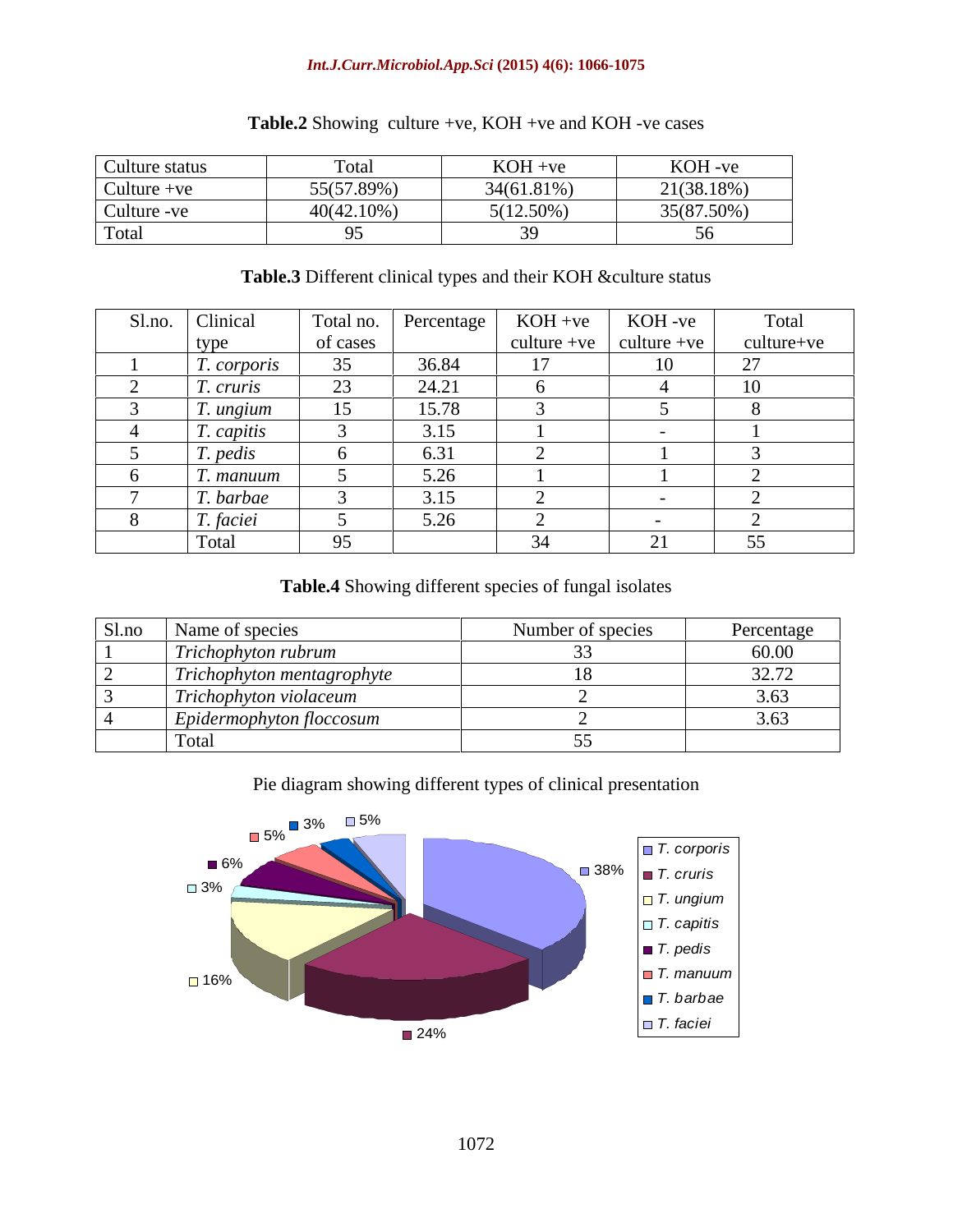

Bar graph showing different fungal isolates

Kumari, 1985; Murdia, 1987; Gujarathi *et* were observed in the studies of Mitra *et al.*, *al*., 1996; Tendon, 1996; Mohan *et al*., 1997 and Mohanty *et al*., 1998.

patient. Such similar low incidence was found in studies of Gupta, 1993. The group of 21-30 years. Among the

*Epidermophyton floccosum* was isolated from two patients (3.63%). This pathogen is responsible for tinea corporis and tinea cruris. Similar findings have been reported by Gujarathi *et al*., 1996; Tendon, 1996; Mohan *et al.*, 1997 and Mohanty *et al.*, species were detected. Maximum number of cases were not complicated.

No case of Microsporum species was **References** detected. Mohanty *et al*., (1998); Pahwa *et al*., (1992); Murdia *et al*., (1987) and Mitra Agarwalla, J., Jacob ,M., Sethi ,M., Parija *et al*., (1997) also could not find Microsporm species in their studies. The mycological study of

The next common pathogen observed was Maximum number of dermatophytosi was Trichophyton mentagrophytes (32.72%) seen to occur during the hot and rainy which is the responsible pathogen in cases season where the temperature is hot and of tinea corporis, tinea cruris and tinea humid that encourages perspiration which ungium. Similar reports were made by favours the growth of fungi. Similar findings were observed in the studies of Mitra *et al.*, (1997). Most of the patients were not complicated.

Two cases of Trichophyton violaceum In conclusion, the above findings reiterate (3.63%) was isolated from a tinea corporis that the majority of patients were males. The Apart from these organisms, rubrum remains the most prevalent pathogen In conclusion, the above findings reiterate maximum number of cases was in the age group of 21-30 years. Among the dermatophytes isolated, Trichophyton The most common clinical presentation was tinea corporis followed by tinea cruris and the least one was tinea capitis and tinea barbae among dermatophytes. No cases of microsporum species were detected. Maximum number of cases were not complicated.

#### **References**

,SC., Singh NP, 2001. A clinico mycological study of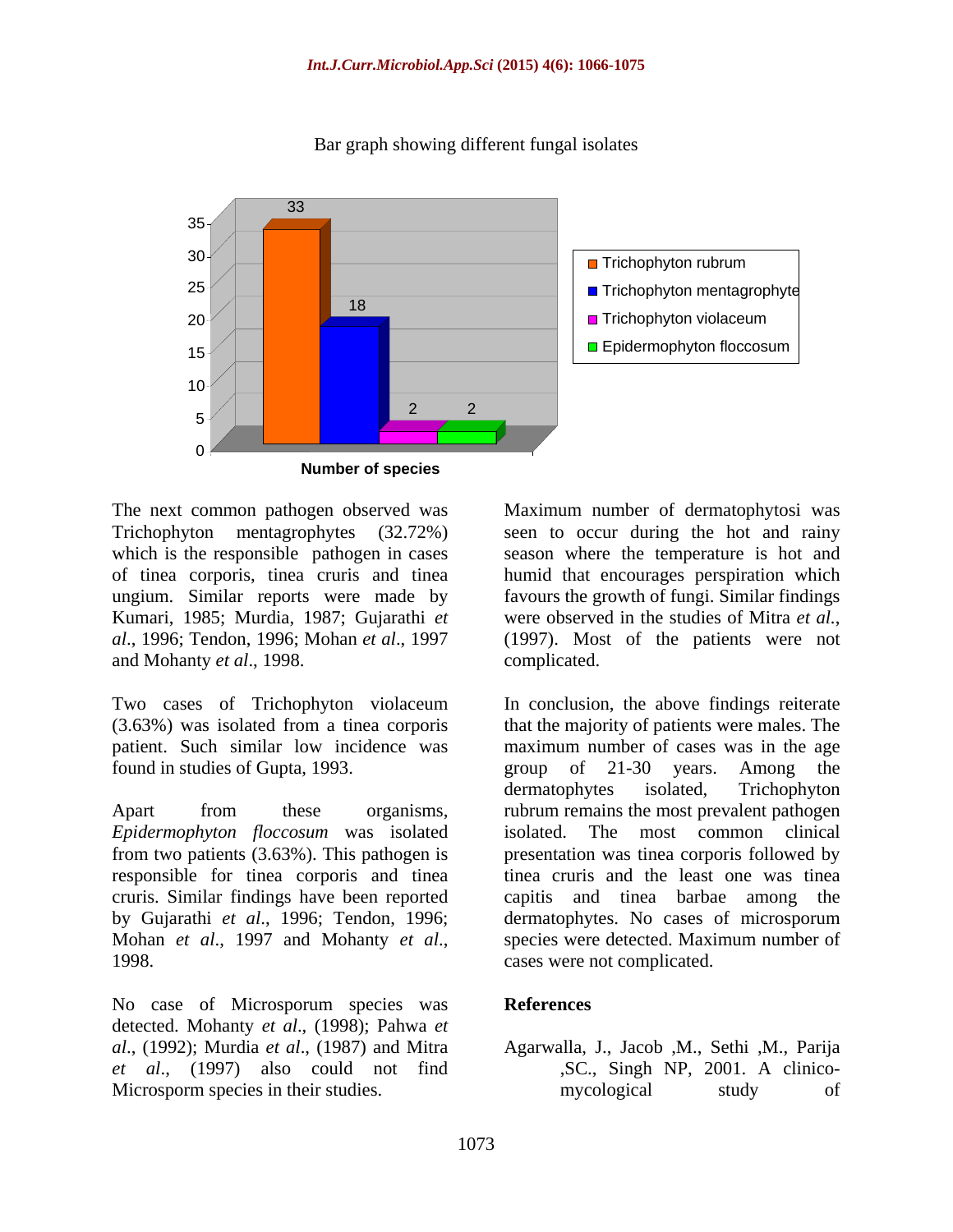Dermatol. 28(1):16-21. 17:68.

- Buchvald, J., Simaljalkova, M. 2002 Malcolm, D. ,Richardson , David, W.
- Chander Jagdish. 2002. Fungal culture. In :
- Gokhale ,S., Haider , K..T.S., Arora , P.M,. India. 55(1): 13-5. 15: 46.
- 
- Gupta , BK *et al*., 1993, Mycological aspect
- Hay, R. J., M. Clayton, S. A. Howell, and .31:316-319. Leprology. 65(2): 72-4
- Hiok, H. T. 2005. Superficial fungal Center, Singapore, Jpn. J. Med.
- pathogens. J. Mol. Biol. Evol. 9:893-
- Kasai , T., 2001, Epidemiological survey of dermatophytosis in Japan. NipponI
- Dermatophytosis in Prague, Czech
- study of dermatophytosis in

dermatomycoses in Nepal, J Delhi. 1985 J communicable dis. 17:68.

- Epidemiology of dermatomycosis in ,Warnock.2012. Fungal infection: Slovakia. Epidemiol Mikrobiol Immunol . (2):71-3. USA, Singapore: Blackwell Diagnosis and Management, USA, Singapore: Blackwell publishing Ltd.4<sup>th</sup> edn.p91-137.  $^{th}$  adn n01 127
- Text book of Medical Mycology. Mitra , JP., Baisakh Pati, SB. 1997. New Delhi: Mehta publisher. 2<sup>nd</sup> edn. Incidence of dermatophytosis in p. 376-380. Children.Indian Practitioner. children.Indian Practitioner. 50(8):661-4.
- Ohri, V.C., 1999. Dermatophytosis Mohan ,U., Jindal , N., Devi, Puspha, 1997, and Dermatomycosis in Dermatophytosis in Amritsar, Ind. Pune.Medical Journal Armed Forces Journal of Medical Microbiology. 15 : 46.
- Gujarati, U.K., Sivarajan, K., Khubnani, H., Mohanty, J.C., Mohanty, S.K., Sahoo, R.C., 1996, Dermatomycosis in Loni. Sahoo, A., Praharaj, CH. 1998. Indian Journal of Medical Incidence of Dermatophytosis in Microbiology. 15 (1) : 46. Orissa. Ind. Journal of Medical Microbiology. 16 (2): 78-80
	- in dermatomycosis in Ludhiana. .Mohanty, JC., Mohanty, SK., Sahoo, RC., Indian J pathol microbial. 36:233 Sahoo, A., Praharaj, CH. 1999 . W. C. Nobel. 1988. Management of direct Microscopy; a statistical combined bacterial and fungal foot infection in coal miners. Mycoses Dermatology, Venereology and Diagnosis of Superficial Mycosis by direct Microscopy; a statistical evaluation. Indian Journal of Dermatology, Venereology and Leprology. 65(2): 72-4
	- infections seen at the National Skin Udaipur region .Indian Journal of Murdia , P. 1987. Dermatomycosis in Dermatology. 32(1): 5-10.
- Mycol. 46;77-80. **Pahwa, VK., Muttagikar, MP.1992.** Huda M, *et al*., 1996. Dermatophytosis in Dibrugarh. Indian J Dermatol dermatophytosis in Pune, Medical Venereol Lepro161:350. human Journal Armed Force India. 48(2): Pahwa, VK., Muttagikar, MP.1992. Mycological study of 89-92.
	- 904. Powel , A., 1900. Ring worm in Assam. Indian Medical Gazette. 35:109-110.
- shinkin Gakkai Zasshi. 42(1):11-8. Puri, D.D.K., *et al.* 1978 .Patterns of Kuklova, I., Kucerova, H. 2001 dermatophytes affecting nails. Indian J dermatol Venereol Leprol :44:91.
- Republic between 1987 and 1998. Rani, V. et al. 1983. Study of Mycoses .44(11-12):493-6. dermatophyses in Punjabi Kumari S et al. A clinicomycological Rani, V. *et al.* 1983. Study of dermatophyses in Punjabi population. Indian J pathol Microbiology 26:243.